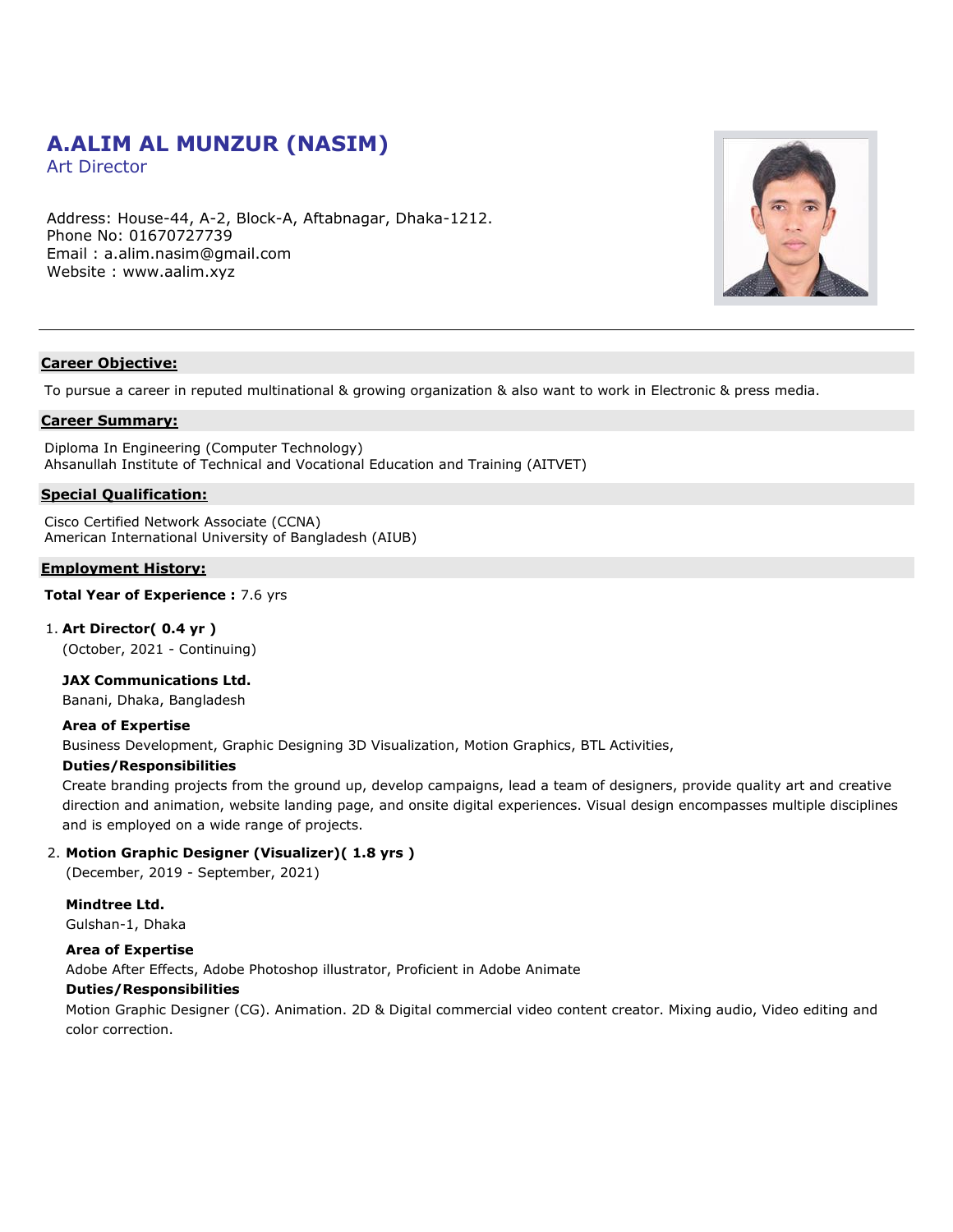#### 3. **Lead Designer( 0.6 yr )**

(April, 2019 - November, 2019)

#### **Xiaomi Bangladesh**

Gulshan-2, Dhaka, Bangladesh

#### **Area of Expertise**

Animator, Graphic Design (Computer Aided), Photography

#### **Duties/Responsibilities**

Create branding projects from the ground up, develop campaigns, lead a team of designers, provide quality art and creative direction, and animation, website landing page, and onsite digital experiences. Visual design encompasses multiple disciplines and is employed on a wide range of projects.

#### 4. **Graphics Designer( 1.4 yrs )**

(November, 2017 - April, 2019)

#### **Wavemaker Bangladesh (former Maxus Bangladesh) - A GroupM Company**

Millennium Castle (12th Floor) House # 47, Road # 27, Block # A, Banani Dhaka - 1212, Bangladesh

#### **Area of Expertise**

Adobe After Effects, Adobe Photoshop, Product Photography

#### **Duties/Responsibilities**

Have to visualize and make digital content for social media. HTML-5 Banner set. Create Animation. Video Template editing. Product Photography.

Client: Loreal Bangladesh, Garnier Bangladesh, Hero Bangladesh, Akij Cement, Akij Ceramics, Danone Shokti+ yogurt.

#### 5. **Graphics Designer( 0.2 yr )**

(July, 2017 - October, 2017)

#### **Asiatic Mindshare Limited - A GroupM Company**

Millennium Castle (1st Floor) House # 47, Road # 27, Block # A, Banani Dhaka - 1212, Bangladesh

#### **Area of Expertise**

Adobe After Effects, Adobe illustrator, Adobe Photoshop

#### **Duties/Responsibilities**

To create digital content for social media. Product Photography. GDN Banner.

#### 6. **Senior Executive( 0.2 yr )**

(January, 2017 - April, 2017)

#### **MK Footwear Ltd.**

Corporate Office- Kalabagan, Dhanmondi, Dhaka-1217

#### **Area of Expertise**

HR, Product Photography, Website

#### **Duties/Responsibilities**

Paper shoe line making, creative shoe idea, company planning, action plan for next 6 months, E-Commerce website making & maintaining, Product photography, Recruiting & firing people, making good relationship between company & staff. Making company portfolio.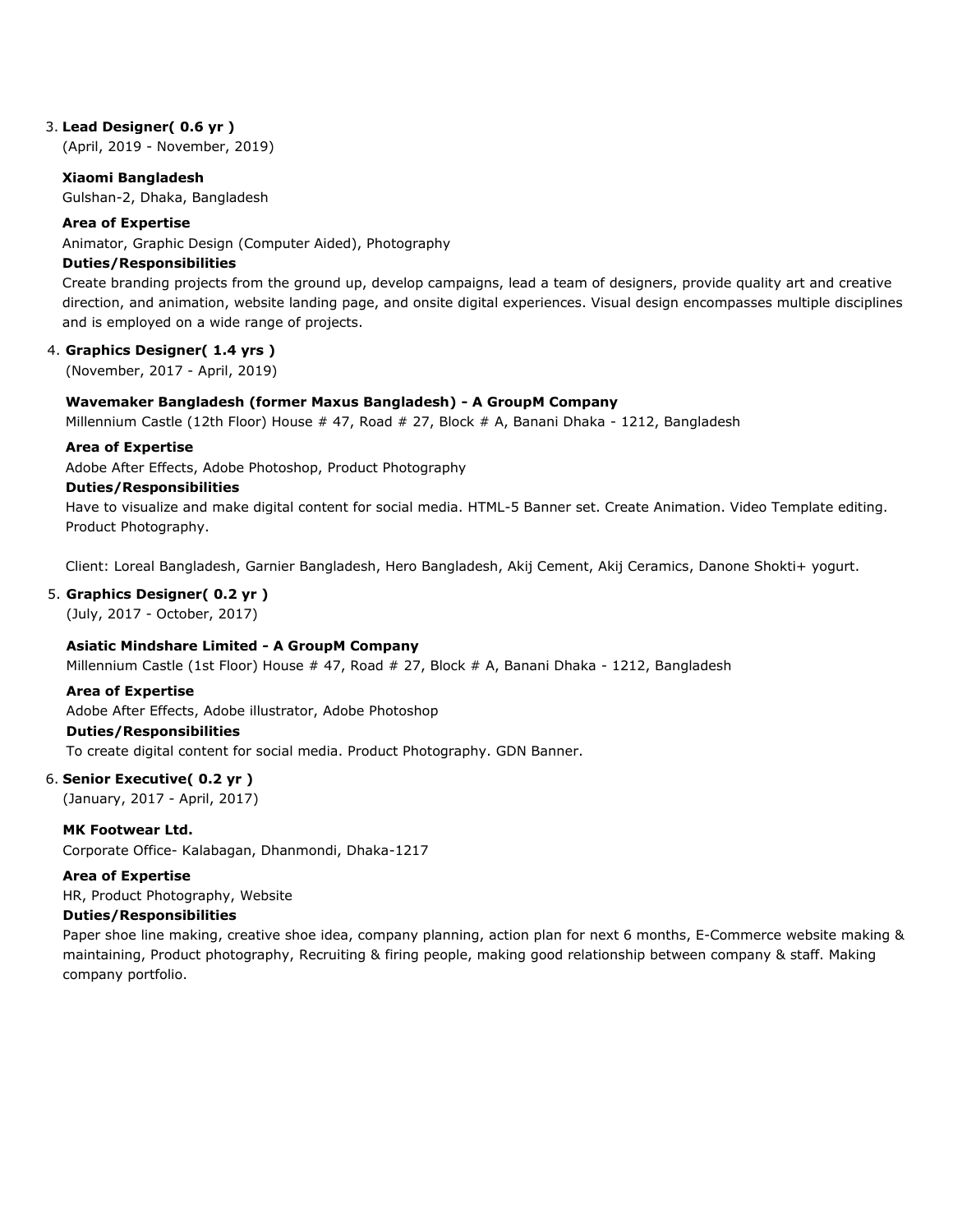#### 7. **Project Manager( 0.7 yr )**

(April, 2016 - December, 2016)

## **Posh Lifestyle**

Sector-7, Uttara Model Town, Dhaka-1230

#### **Area of Expertise**

Customer Relation, Online Sale, Social Media Promotion

#### **Duties/Responsibilities**

Taking order and manufacture as buyer's recommendation then deliver. Creative shoe idea. Market analysis. Taking feedback from honorable customers. Online/ Social media promotion, product promotion, Discount & referral system establish.

## 8. **Junior Executive( 1.2 yrs )**

(October, 2015 - December, 2016)

## **Posh Footwear & Craft Ltd.**

Corporate Office - Sector -7, Uttara, Dhaka-1230

## **Area of Expertise**

Graphics Designing, Product Photography, Website

#### **Duties/Responsibilities**

Making website, maintaining the website, product photography, edit photos & upload them to the website, all kinds of graphics designing, purchasing PC & IT equipment, PC & IT equipment troubleshooting, LAN, Wi-Fi networking. Making company portfolio.

## 9. **Trainee( 0.3 yr )**

(May, 2014 - September, 2014)

## **NewAge Communication Ltd.**

Gulshan-2, Dhaka

#### **Area of Expertise**

Bootstrap, CSS, HTML

#### **Duties/Responsibilities**

Making static website by HTML, CSS, Java Scrip & Bootstrap. Data analysis for software. PC Troubleshooting & Networking. Other paper works.

## **Academic Qualification:**

| Exam Title                   | <b>Concentration/Major</b>        | <b>Institute</b>                                                                          | Result                 | Pas.Year | <b>Duration</b>          |
|------------------------------|-----------------------------------|-------------------------------------------------------------------------------------------|------------------------|----------|--------------------------|
| Bachelor of Science<br>(BSc) | Computer Science &<br>Engineering | City University                                                                           | Enrolled               | 2021     | 4                        |
| Diploma In Engineering       | Computer Technology               | Ahsanullah Institute of<br>Technical and Vocational<br>Education and Training<br>(AITVET) | pass                   | 2015     | 4 Years                  |
| <b>SSC</b>                   | Science                           | Motijheel Model High<br>School & College,<br><b>Dhaka</b>                                 | CGPA: 4.94<br>out of 5 | 2008     | $\overline{\phantom{0}}$ |

#### **Training Summary:**

| <b>Training Title</b> | Topic                            | Institute                                   | Country    | Location                   | Year | Duration  |
|-----------------------|----------------------------------|---------------------------------------------|------------|----------------------------|------|-----------|
| Web Development       | HTML, CSS, PHP &<br><b>MySOL</b> | New Horizon<br>Computer<br>Learning Center. | Bangladesh | Dhanmondi,<br><b>Dhaka</b> | 2010 | 3 Monthsl |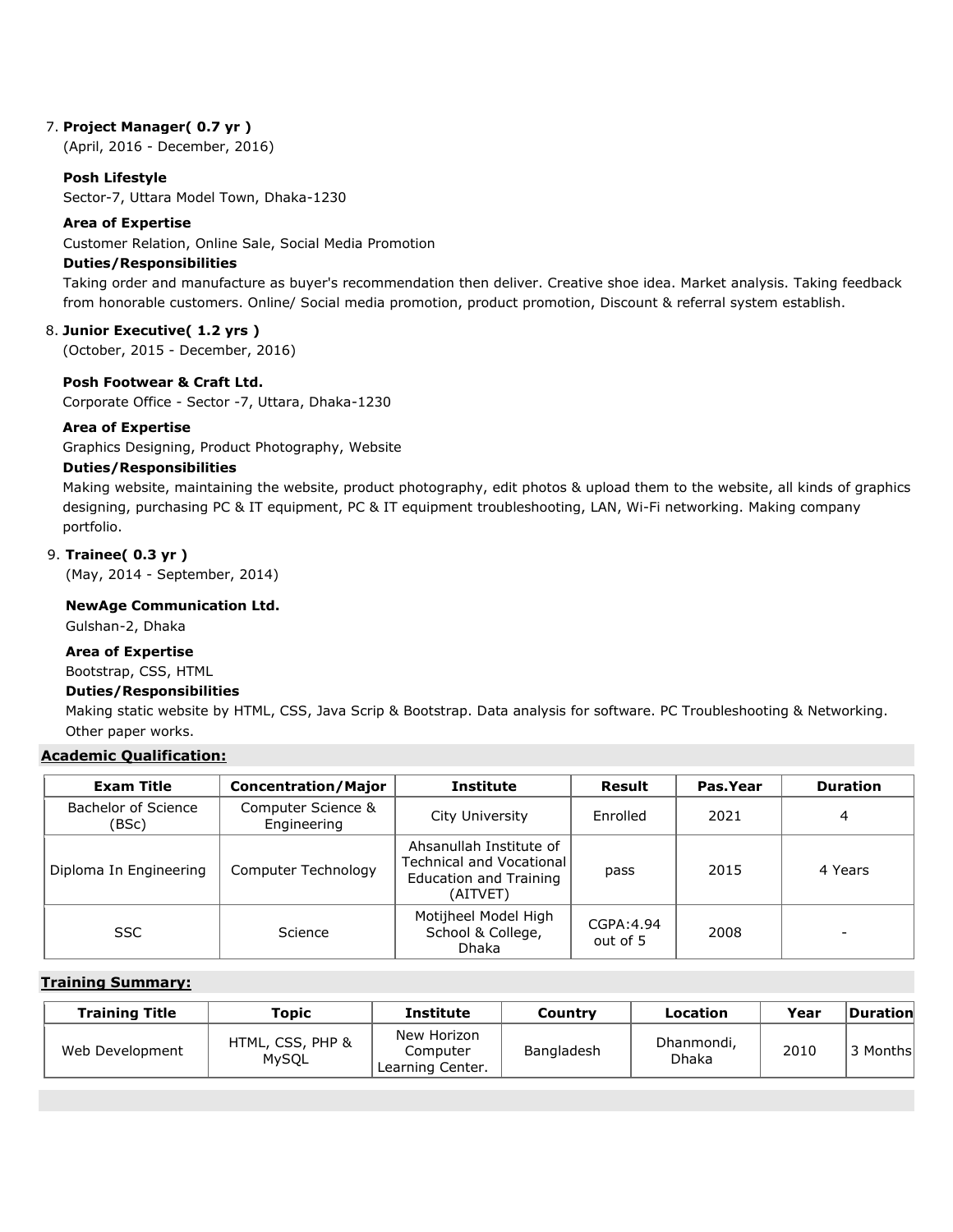## **Professional Qualification:**

| <b>Certification</b><br>Institute           |                                                              | Location         | <b>From</b>          | To                  |
|---------------------------------------------|--------------------------------------------------------------|------------------|----------------------|---------------------|
| Cisco Certified Network<br>Associate (CCNA) | American International<br>University of Bangladesh<br>(AIUB) | Banani, Dhaka    | February 18,<br>2011 | June 10,<br>2011    |
| Web Development                             | New Horizon Computer Learning<br>Center                      | Dhanmondi, Dhaka | November 1,<br>2010  | February 3,<br>2011 |

## **Career and Application Information:**

| Looking For            | : Top Level Job |
|------------------------|-----------------|
| Available For          | $:$ Full Time   |
| <b>Present Salary</b>  | $:$ Tk. 70,000  |
| <b>Expected Salary</b> | $:$ Tk, 85,000  |

## **Specialization:**

| <b>Fields of Specialization</b>                                                                                                                                       | <b>Description</b>                                                                                                                                     |
|-----------------------------------------------------------------------------------------------------------------------------------------------------------------------|--------------------------------------------------------------------------------------------------------------------------------------------------------|
| Adobe Photoshop/ Illustrator<br>Web Developer/ Web Designer<br>Product Photography<br>HTML 5 Banner<br>motion graphics<br>Animation<br>video editing<br>Art Direction | E-Commerce website development & maintenance, LAN, Wi-Fi Networking,<br>Security, HTML, HTML 5 Banner, GDN Banner, PHP, CSS, WORDPRESS, web<br>hosting |

## **Portfolio Website:**

Visit my portfolio: www.aalim.xyz/

## **Language Proficiency:**

| Language | <b>Reading</b> | Writing | <b>Speaking</b> |
|----------|----------------|---------|-----------------|
| Bengali  | High           | High    | High            |
| English  | High           | High    | High            |

## **Personal Details :**

| Father's Name            | : Late A.K.M. Monzurul Alam                         |
|--------------------------|-----------------------------------------------------|
| Mother's Name            | : Nazmon Nahar                                      |
| Date of Birth            | : July 16, 1991                                     |
| Gender                   | : Male                                              |
| <b>Marital Status</b>    | : Married                                           |
| Nationality              | : Bangladeshi                                       |
| Religion                 | : Islam                                             |
| <b>Permanent Address</b> | : Sholhashia, Gafargaon, Gafargaon, Mymensingh 2230 |
| Current Location         | : Dhaka                                             |
|                          |                                                     |